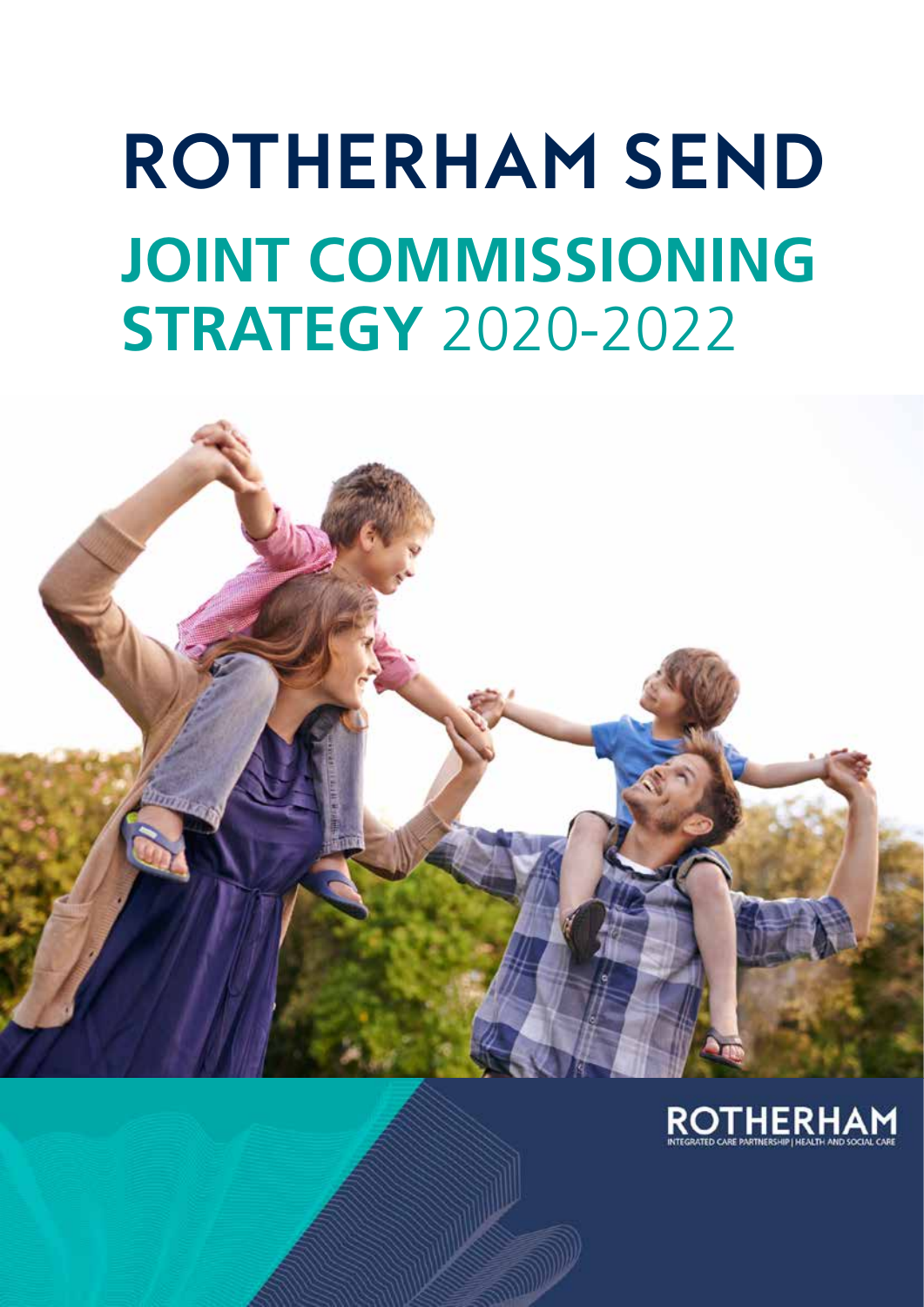# **Contents**

| 1            | <b>Introduction</b>                                                                             | 3  |
|--------------|-------------------------------------------------------------------------------------------------|----|
| $\mathbf{2}$ | <b>Commissioning Responsibilities and Approaches</b>                                            | 4  |
| 3            | <b>Underpinning Principles of Commissioning SEND Services</b>                                   | 6  |
| 4            | <b>Outcomes</b>                                                                                 |    |
| 5.           | Local needs                                                                                     | 6  |
| 6            | What families tell us                                                                           | 9  |
| $\mathbf{7}$ | <b>Key achievements</b>                                                                         | 10 |
| 8            | <b>Commissioning Priorities for 2020-2022</b>                                                   | 11 |
|              | <b>Appendix A: Rotherham MBC/CCG Governance Structure</b>                                       | 14 |
|              | <b>Appendix B:</b> Commissioning Roles and Responsibilities<br>(Code of Practice for SEN, 2014) | 15 |

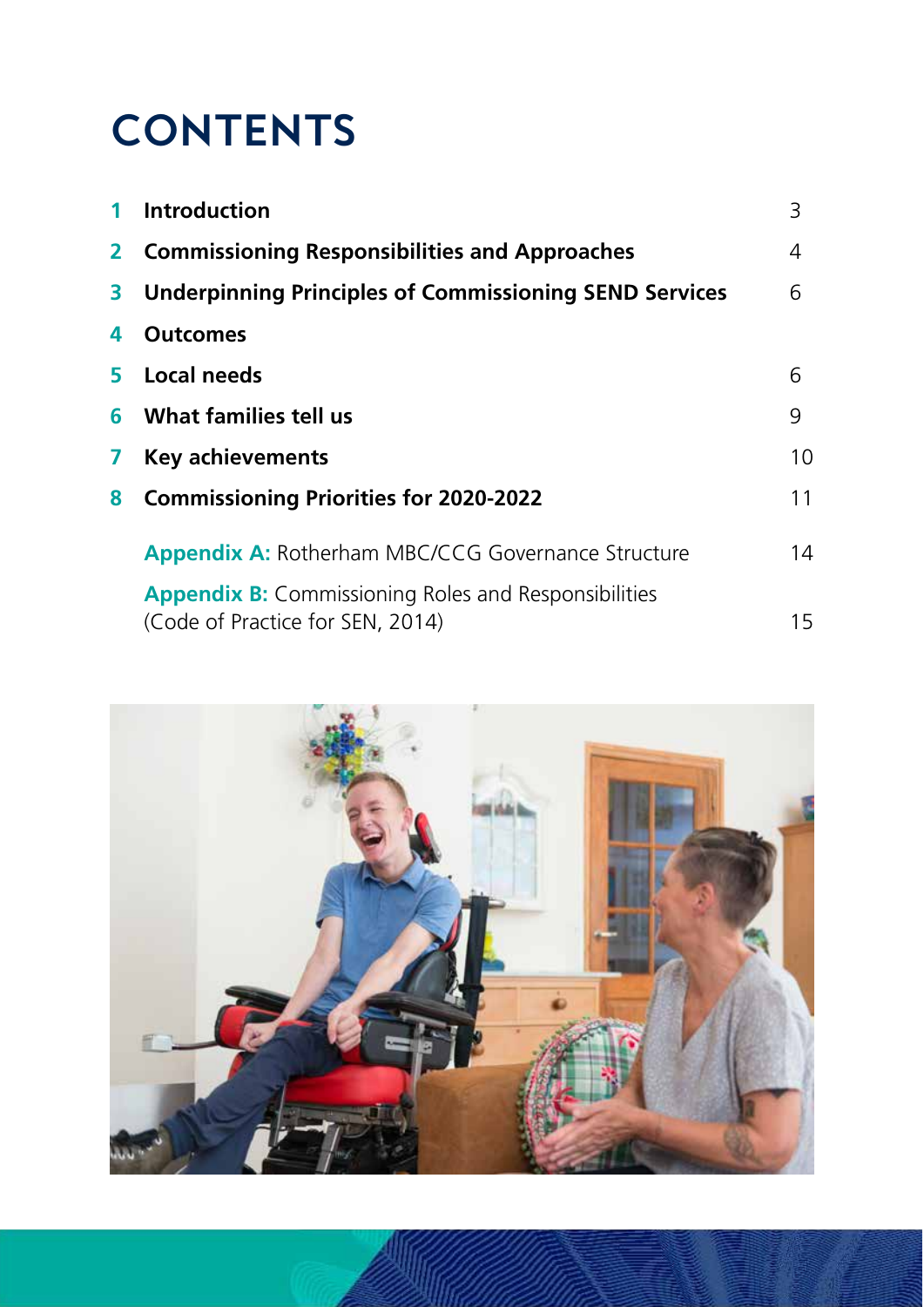# **Introduction**

**1**

Rotherham is ambitious for all children and young people to achieve their potential and have the best start in life. The Joint Commissioning Strategy for Children and Young People with Special Educational Needs and Disabilities underpins the overarching SEND Strategy. It recognises that children and young people have different strengths and needs, and that services and provision need to be differentiated so that all children and young people have their needs met and experience success. The SEND Strategy is overseen by the Place Board in recognition that SEND is an area of responsibility for all partners in Rotherham.

Joint commissioning is a continuous improvement cycle and as stated in the Code of Practice for SEND (2014), over time, partners may shift the focus of their activity as the needs of the local population change and delivery of services improves. This strategy builds upon its predecessor, the Rotherham Joint Commissioning Strategy for SEND 2015-18.

The Strategy will be monitored and reviewed by the Rotherham SEND Strategic Board, which reports on a regular basis to the Children and Young People's Transformation and Partnership Board and to the Rotherham Place Board. The governance structure is outlined at **Appendix A.**

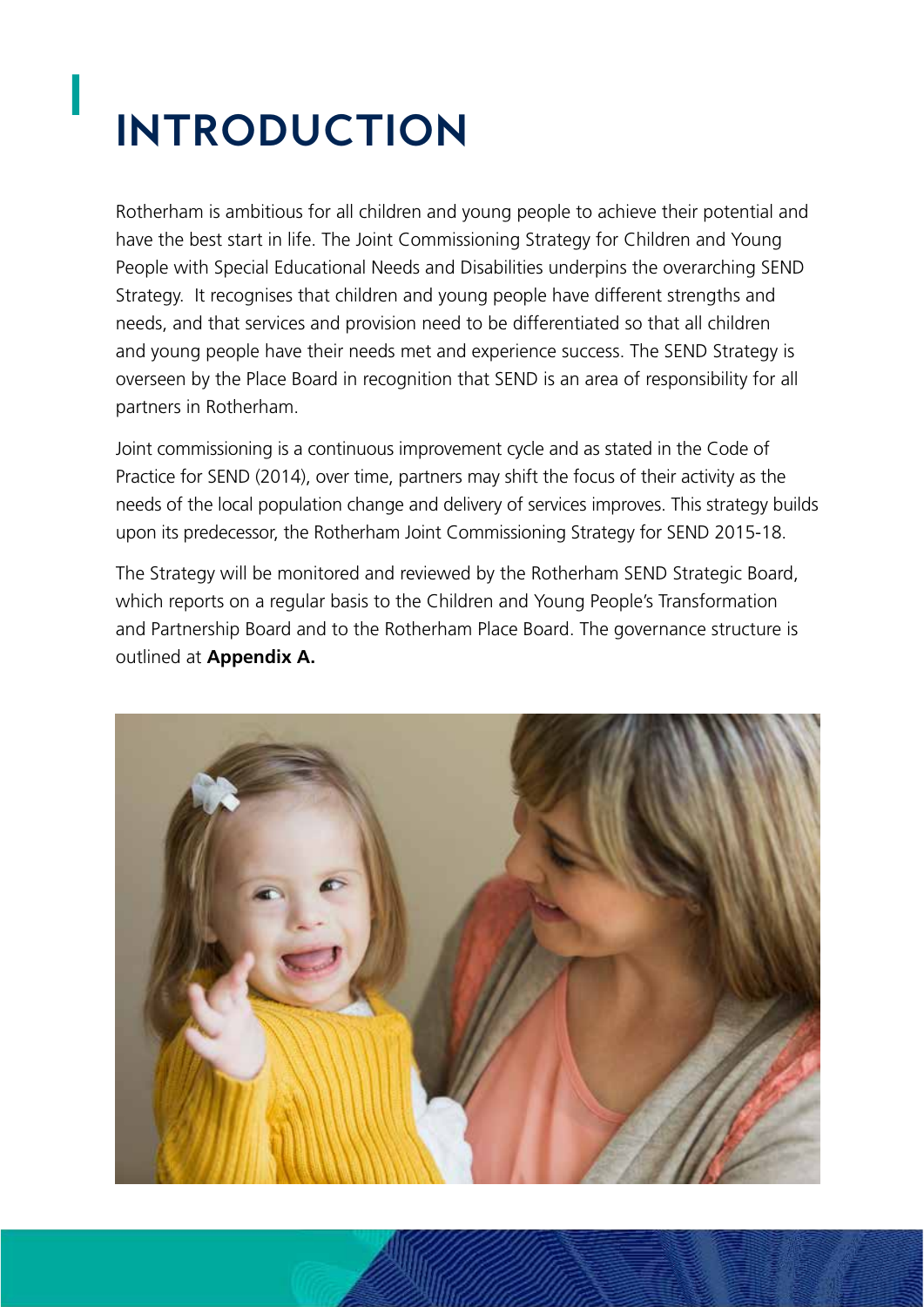# **Commissioning Responsibilities and Approaches**

Joint commissioning is the process of meeting needs and improving outcomes through joint planning, agreeing and monitoring services across agencies.

#### **Figure 1.1: The Joint Commissioning Cycle**

**2**



The Children and Families Act (2014) and Code of Practice for SEN (2014) places explicit duties on local authorities and Clinical Commissioning Groups (CCGs) for developing joint commissioning arrangements for education, health and care provision for children and young people with SEN or disabilities. The duty includes the joint arrangements for commissioning services to improve outcomes for 0 to 25-year-old children and young people with SEND, including those with Education Health and Care (EHC) plans.

The duties for joint commissioning of SEND services extend to a range of partners, including: the Local Authority, Clinical Commissioning Groups, NHS England, Health and Wellbeing Board, Healthwatch and education providers. Further details of commissioning responsibilities for agencies are set out in **Appendix B.**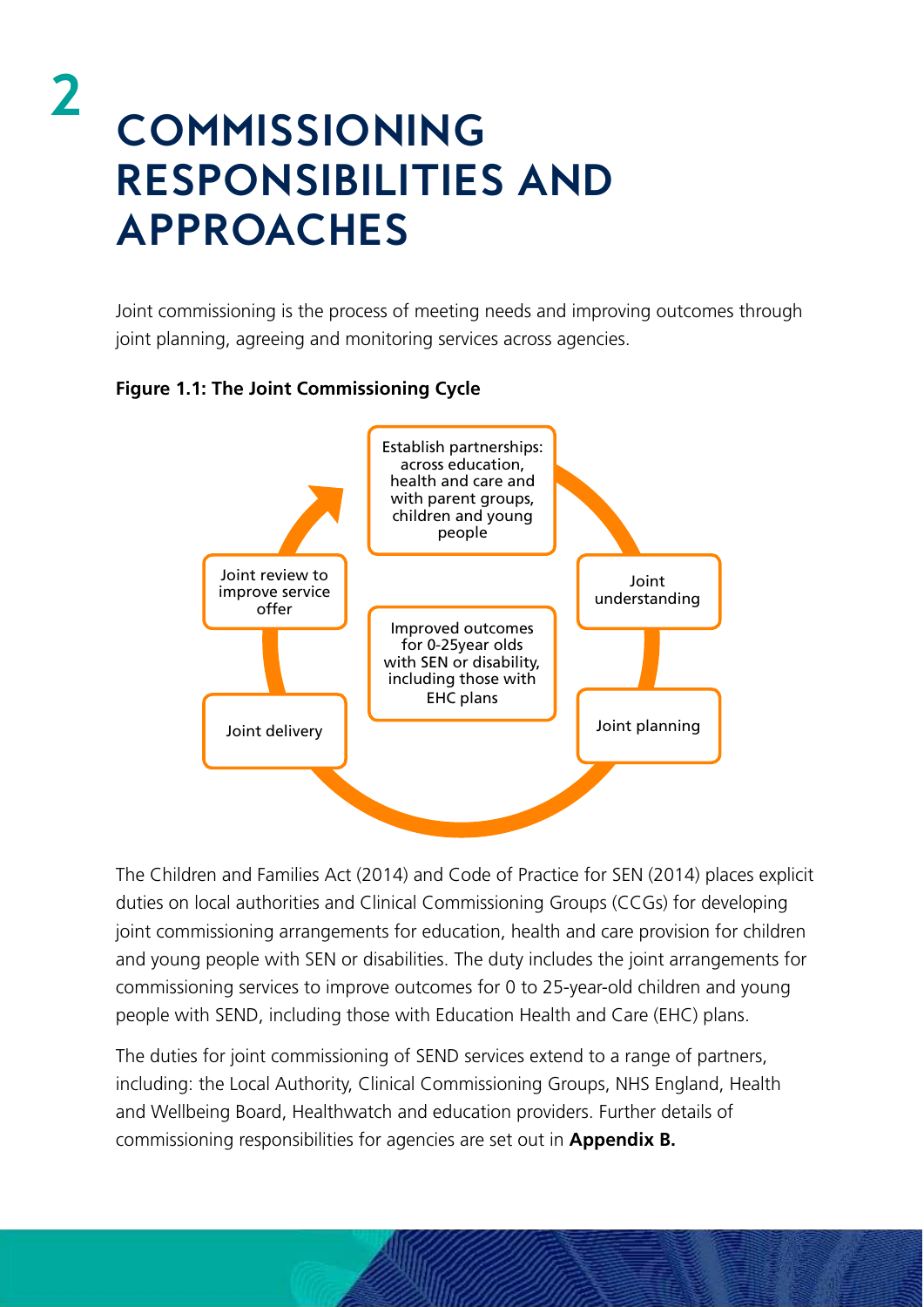#### **2 Figure 1.2: Commissioning Accountabilities**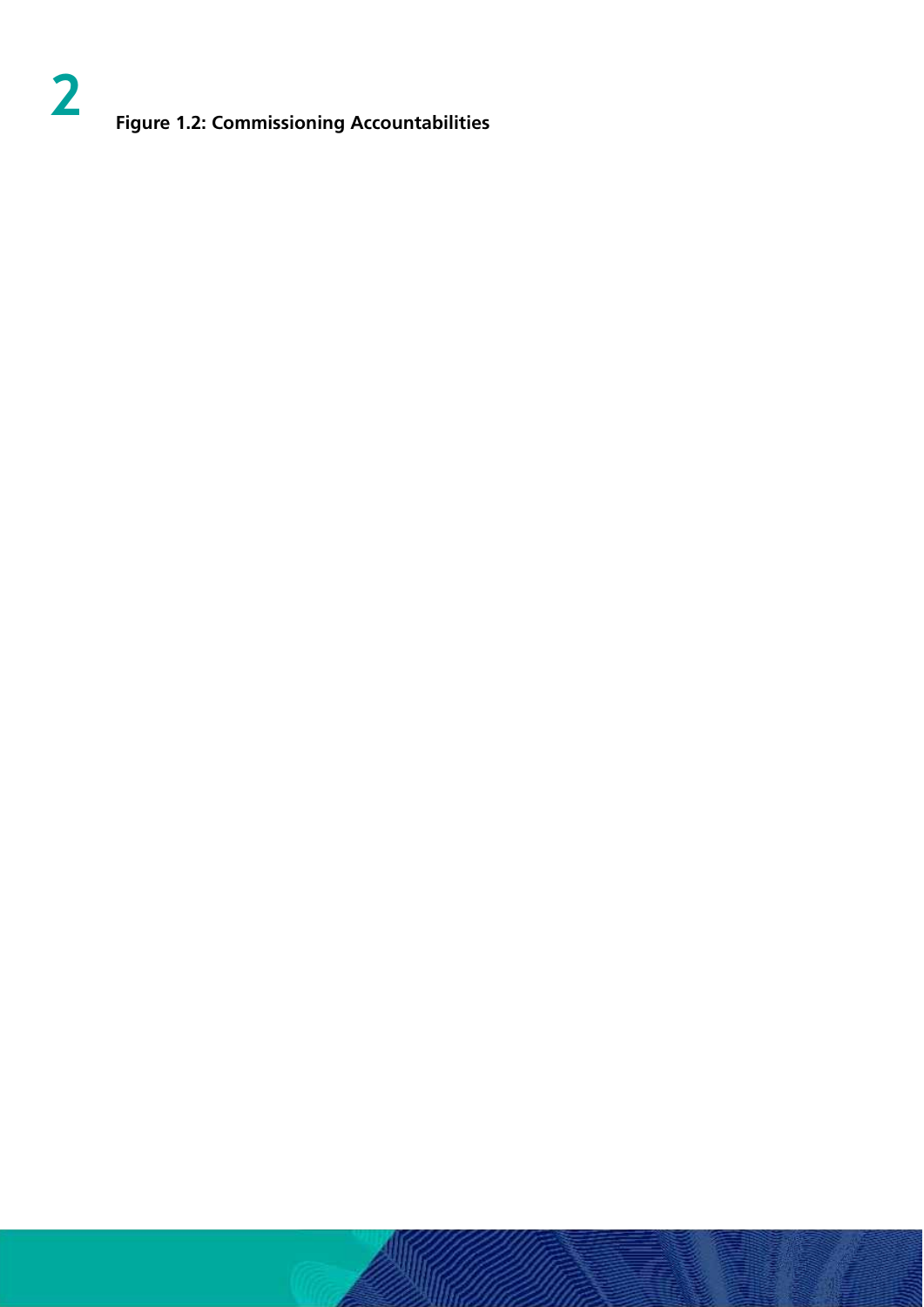# **Underpinning Principles of Commissioning SEND Services**

**3**

In Rotherham we have developed Four Cornerstones which we believe are essential for ensuring that good practice in working with children, young people, parents and carers is achieved. These are:



The Four Cornerstones should be embedded within our joint commissioning arrangements to ensure that, in every part of our delivery, these values are integrated into practice. This will enable trust to develop and progress to be made in achieving outcomes for children and young people.

#### *The Rotherham Place Plan 2020-2022 sets out the shared principles across the Integrated Care Partnership. These are:*

- Focus on people and places rather than organisations, pulling pathways together and integrating them around people's homes and localities; we will adopt a way of working which promotes continuous engagement with and involvement of local people to inform this.
- Actively encourage prevention, self–management and early intervention to promote independence and support recovery and be fair to ensure that all the people of Rotherham can have timely access to the support they require to retain independence.
- Design pathways together and collaborate, agreeing how we do pathways once collectively, to make our current and future services work better.
- Be innovative, using international evidence and proven best practice to shape our pathways to achieve the best outcomes for people in the most cost-effective way.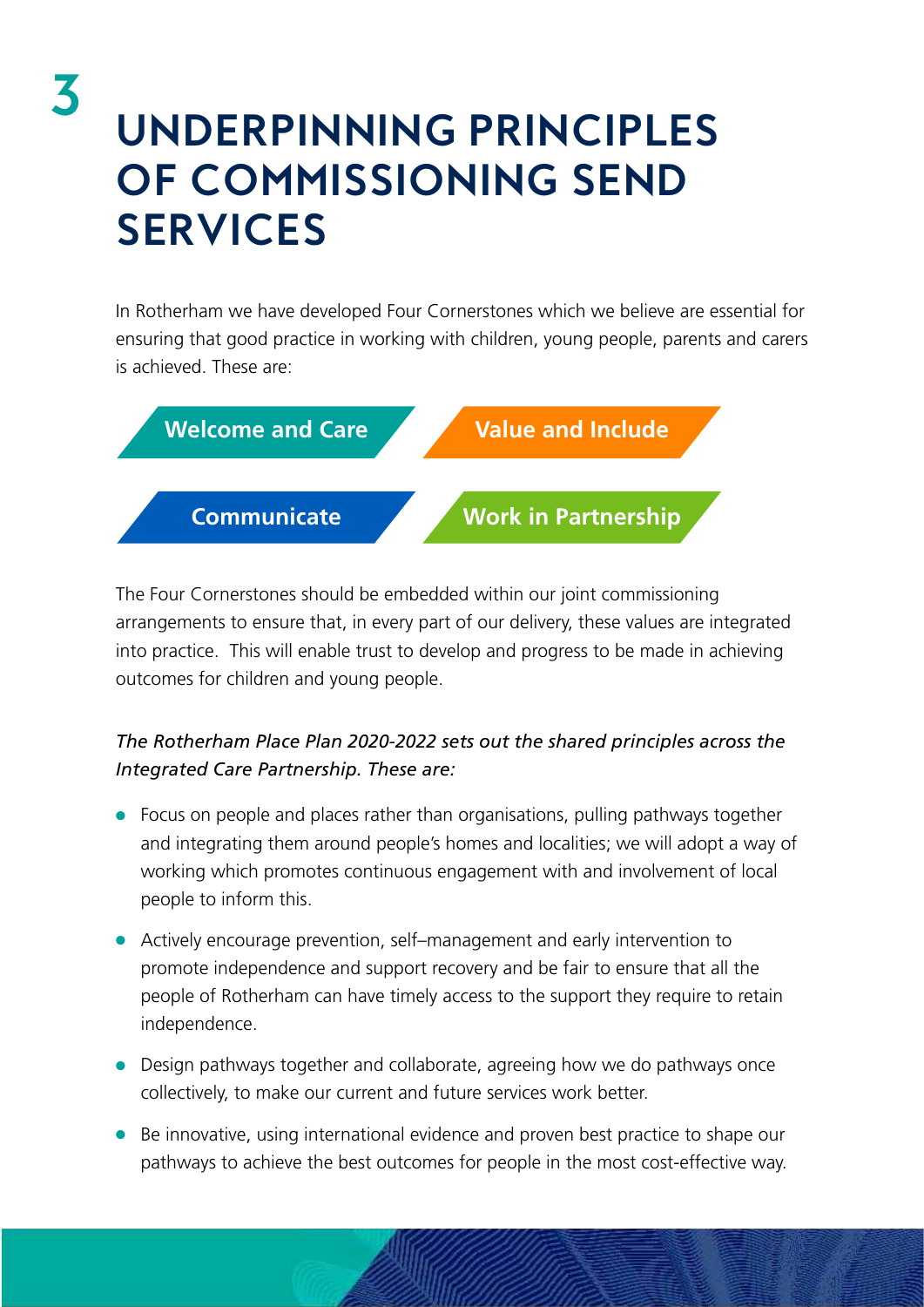- **Strive for the best quality services based on the outcomes we want within the** resource available.
- $\bullet$  Be financially sustainable and this must be secured through our plans and pathway reform.
- Align relevant health and social care budgets together so we can buy health, care and support services once for a place in a joined-up way.

#### *The priorities outlined in Section 8 of the SEND Joint Commissioning Strategy are underpinned by the four cornerstones, the Integrated Care System principles and the duties for joint commissioning, including the requirements to:*

- $\bullet$  Be informed by a clear assessment of local needs;
- Enable partners to make best use of all the resources available in an area to improve outcomes for children and young people in the most efficient, effective, equitable and sustainable way;
- Cover the services for 0-25 year old children and young people with SEN or disabilities, with and without EHC plans;
- Include arrangements for: securing EHC needs assessments, securing the education, health and care provision specified in EHC plans, and agreeing Personal Budgets;
- Engage children and young people with SEN and disabilities and children's parents in commissioning process and decisions, including the review of processes to enable improvements to be made to services;
- Use the Joint Strategic Needs Assessment (JSNA) to inform the joint commissioning priorities made for children and young people with SEN and disabilities, which will in turn be reflected in the services set out in the Local Offer;
- Put local governance arrangements in place to ensure clear accountability for commissioning services for children and young people with SEN and disabilities from birth to the age of 25;
- Be based on evidence about which services, support and interventions are effec- tive;
- Agree how they will work together to monitor how outcomes in education, health and care are being improved as a result of the provision commissioned.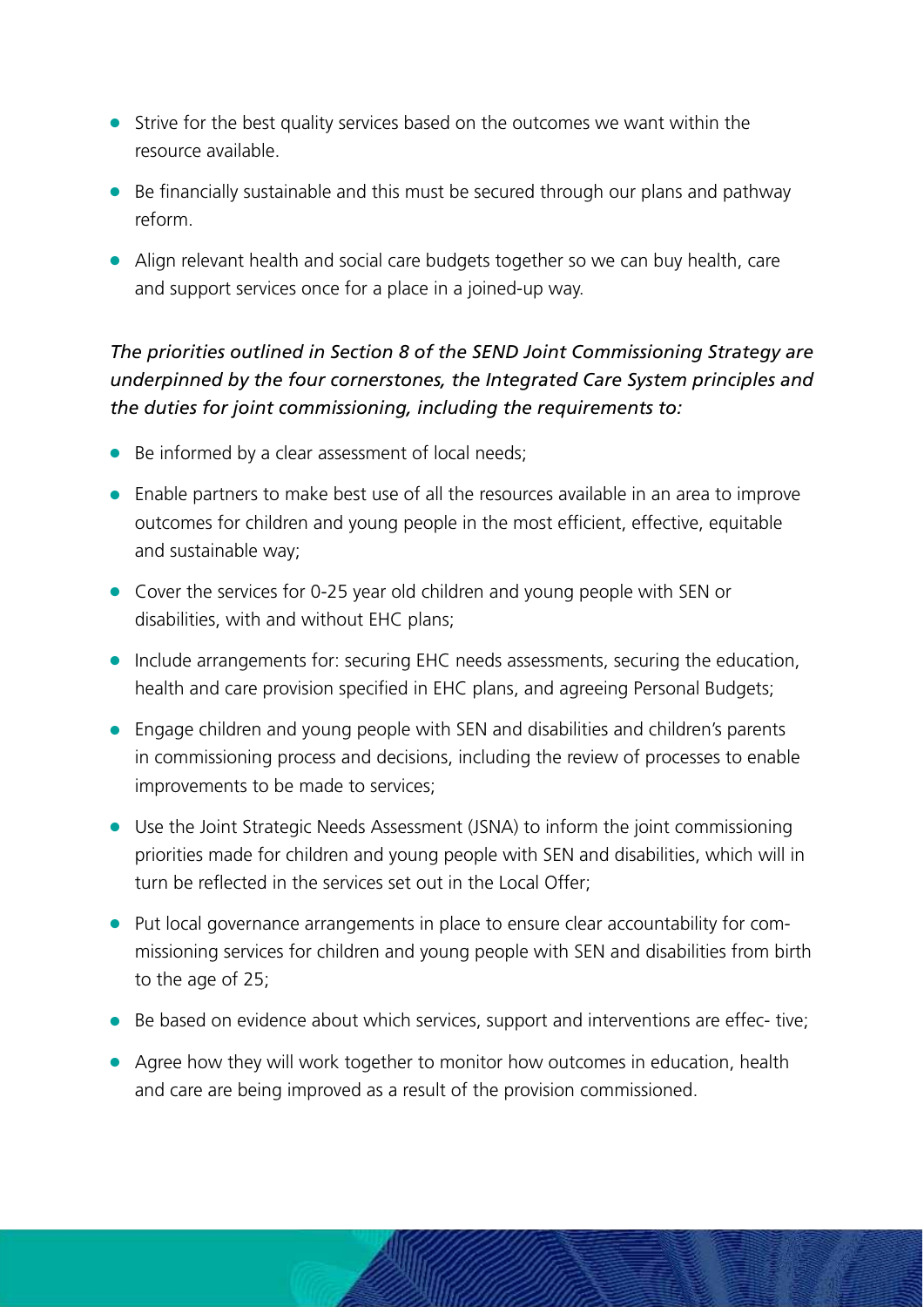

We will measure how successful we are in making progress against our commissioning priorities by using series of outcome measures which reflect the need to measure the impact of strategic work on the lives of individual children, young people and their families.

Rotherham has developed four strategic outcomes which will form the basis of planning and measuring the successes for children and young people with SEND.

Each outcome has a series of indicators and performance measures which will ensure that they create a meaningful understanding of the experiences and successes of children and young people with SEND in Rotherham and that the partnership is held accountable for the success of achieving these outcomes and begins to understand where progress is not being made and why, or where success is being achieved and should be shared and celebrated.

#### **The Four Outcomes are as follows:**

**WELLBEING Outcome: All children and young people in Rotherham with SEND to enjoy good physical and mental health**

**Preparation for Adulthood Outcome: All young people in Rotherham with SEND are well prepared and supported to exercise choice and control that enable them to enjoy fulfilling lives** 

**CYP and Parents Voice Outcome: All Children and Young People in Rotherham with SEND and their families have their voices heard and this makes a difference to their experiences and outcomes**

**Whole Child Progress: Promises and Commitment (Attainment) Outcome: All children and young people in Rotherham with SEND have positive opportunities to make progress in a person-centred way**

There is now a requirement to ensure that our local commissioning arrangements are linked to these outcomes and key performance indicators are captured to evidence impact.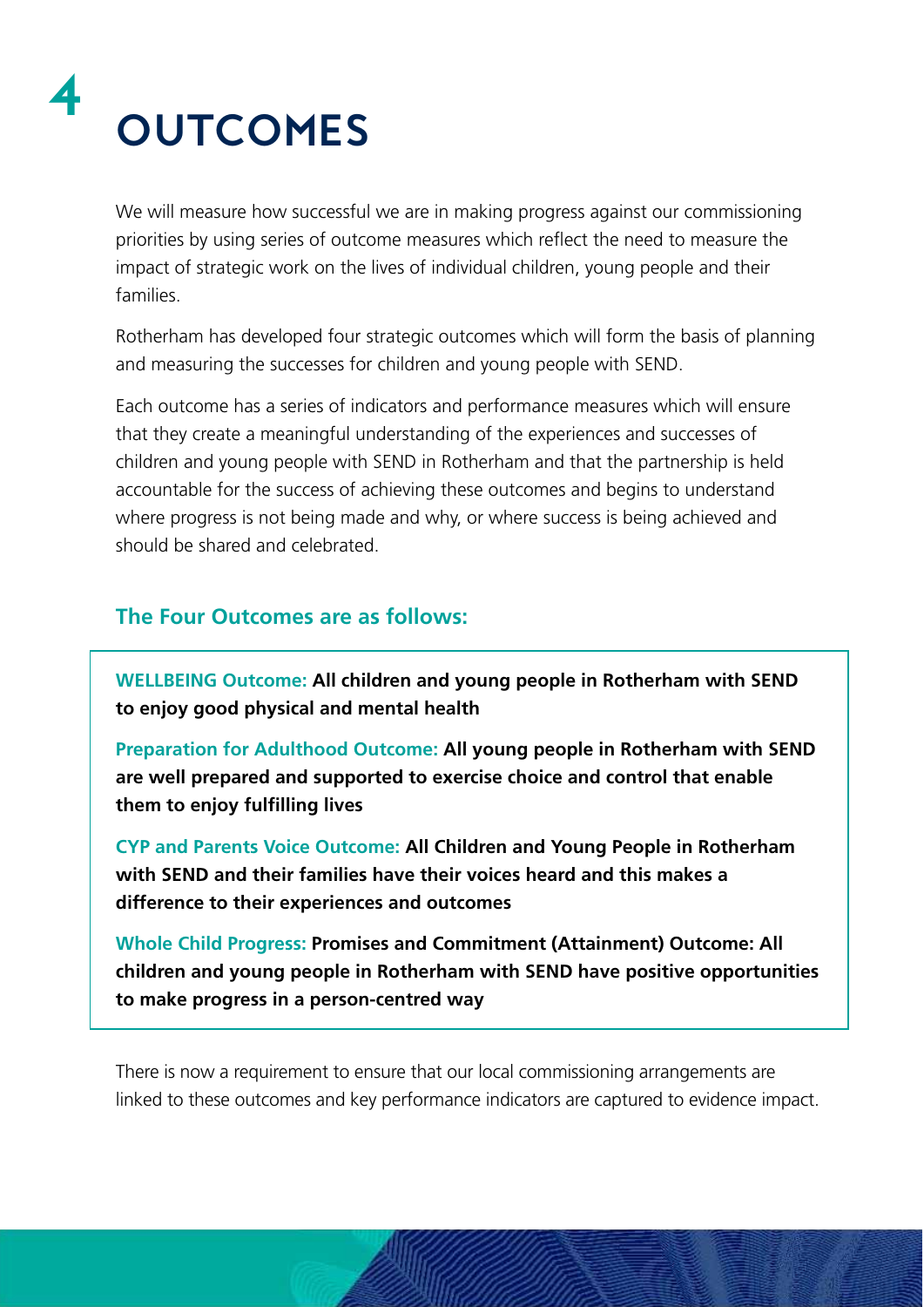### **Local needs 5**

In Rotherham there are 56,900 children aged under-18, which represents 21.6% of the local population (ONS, 2017). Further local and national demographic information tells us that:

21.8% of children live in low income families (HMRC, 2016) (England 17%)

FSM entitlement rate is above national ave. (14.8% compared to 13.7% at Primary, 14.4% compared to 12.4% at Secondary)

17.8% of Rotherham's school age population is from BME background (England 32.2%) (DfE 2018)

Over the last ten years there has been a significant increase in the Eastern European Roma population (from Slovakia and Czech Republic since 2004 and Romania since 2014), concentrated in a few central neighbourhoods

Disability Living Allowance (DLA) is claimed for 5.3% of children aged under 16 years in the local authority area compared with 3.8% in England as a whole. Learning Difficulties affect 55% of DLA claimants under 16 years in Rotherham. (DWP 2018).

#### *The Rotherham school census data from January 2019 identifies that:*

There are 45,209 children and young people attending Rotherham's schools

7796 children in the Census are identified as having a Special Educational Need (17.2%) compared to the latest national average of 14.6%

1506 children (3.3%) in the Census have needs met with support of an Education Health and Care Plan being in place compared to the latest national average of 2.9%

Local data shows that at the end of April 2019 - 2160 CYP aged 0-25yr old have an Education Health and Care Plan in place. This number equates to 4.8% of our School population but if compared to the 2018 latest Rotherham ONS 0-25yr population projections this equates to 2.7%

6290 children (13.9%) have needs meet by a graduated response (Sen Support level) compared to the national average of 11.7%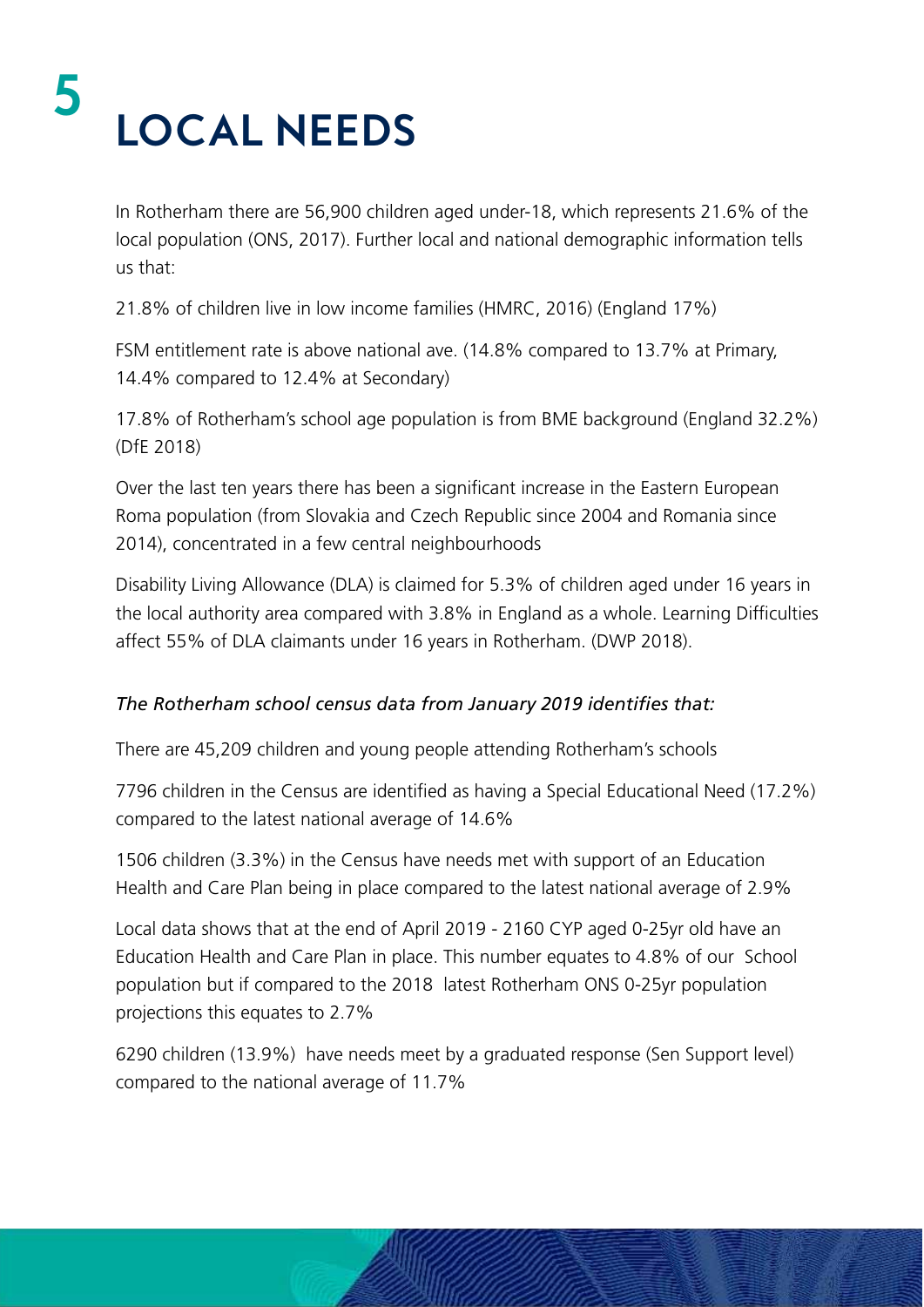The main Primary Needs coming through from Schools via Census data on all Rotherham SEND Children are recorded as:- Specific Learning Difficulty (22%) , Speech, Language and Communication Needs (16.8%) and Social Emotional Mental Health (15.9%) needs.

When focussing on CYP who are in Rotherham Schools whom have a EHCP in place – the information from the Census shows that the main primary needs for these CYP are around Autistic Spectrum Disorder (29.3%), Moderate Learning Difficulties (15.7%), Social Emotional Mental Health needs (14.6%) and Speech, Language and Communication Needs (10.8%).

#### *There are more Children and Young People in Rotherham who have an EHCP in place that won't be included in the Census dataset, as they may not be of statutory school age or they access a provision out of area:*

Local Data shows that at the end of January 2020, 2240 children and young people aged 0-25yr old had an Education Health and Care Plan in place. This number equates to 4.9% of our School population – however when compared to the latest Rotherham ONS 0-25yr population projections this equates to 2.8%.

235 children and young people (10.5%) from the overall 2240 on Plans access on out of authority provision, 89.5% of CYP access a provision in Rotherham.

Data shows that between January 2015 and the end of January 2020 we have had 1179 more CYP with EHCP's, which equates to a 111% increase over this 5 years period.

The latest dataset around SEND shows the rising trend in the number of CYP who have EHCP's in place and fewer CYP having needs met through SEN support.



Local data shows the main presenting areas for needs for CYP who have a EHCP are Autism Spectrum Disorder, (31%) Social, Emotional & Mental Health needs (21.4%), Moderate Learning Difficulty, (20%), Speech, Language and Communication Needs (8.9%)

There is now a requirement to ensure that our local commissioning arrangements are linked to these outcomes and key performance indicators are captured to evidence impact.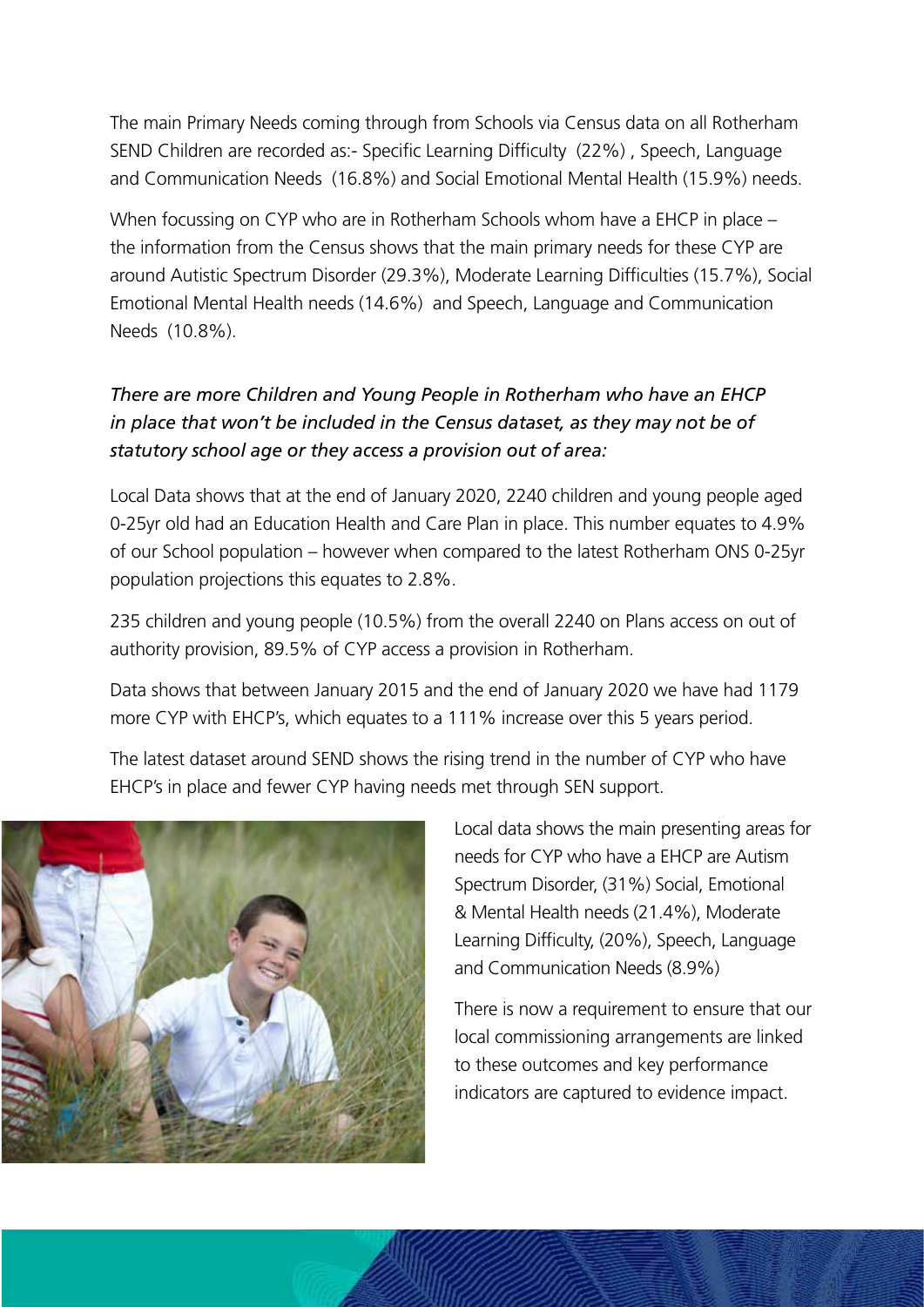### **What Families Tell Us 6**

In November 2019, the VOICES Next Steps event brought together young people, parents/carers and a wide range of stakeholders to consider the priority areas to be taken forward for a refreshed Rotherham SEND Strategy. The key priority messages from the event were as follows:

#### **Believe**

- Workforce development on how to understand, work with and involve young people with SEND
- $\bullet$  Involvement of partners in the Believe movement

#### **Get me help quicker**

• Workforce development that focusses on being welcoming, inclusive, an empowering and holistic approach, person-centred reviews and practice and pathways and referral processes

#### **Improved communication**

- $\bullet$  Reduce waiting times (Health and Social Care)
- $\bullet$  Closer working with mainstream schools
- Enhance early identification, including more focus on the two-year assessment and longer Child Development Centre support
- More timely Social Care and Health input into EHCPs
- $\bullet$  Increase respite opportunities, including those for siblings
- $\bullet$  Review SEND funding for services
- $\bullet$  Review traded services offer
- Make transitions to adulthood better
- $\bullet$  Create a person-centred lifelong service with clear pathways
- $\bullet$  Improve communication
- Increase support to enable independence including in paid employment.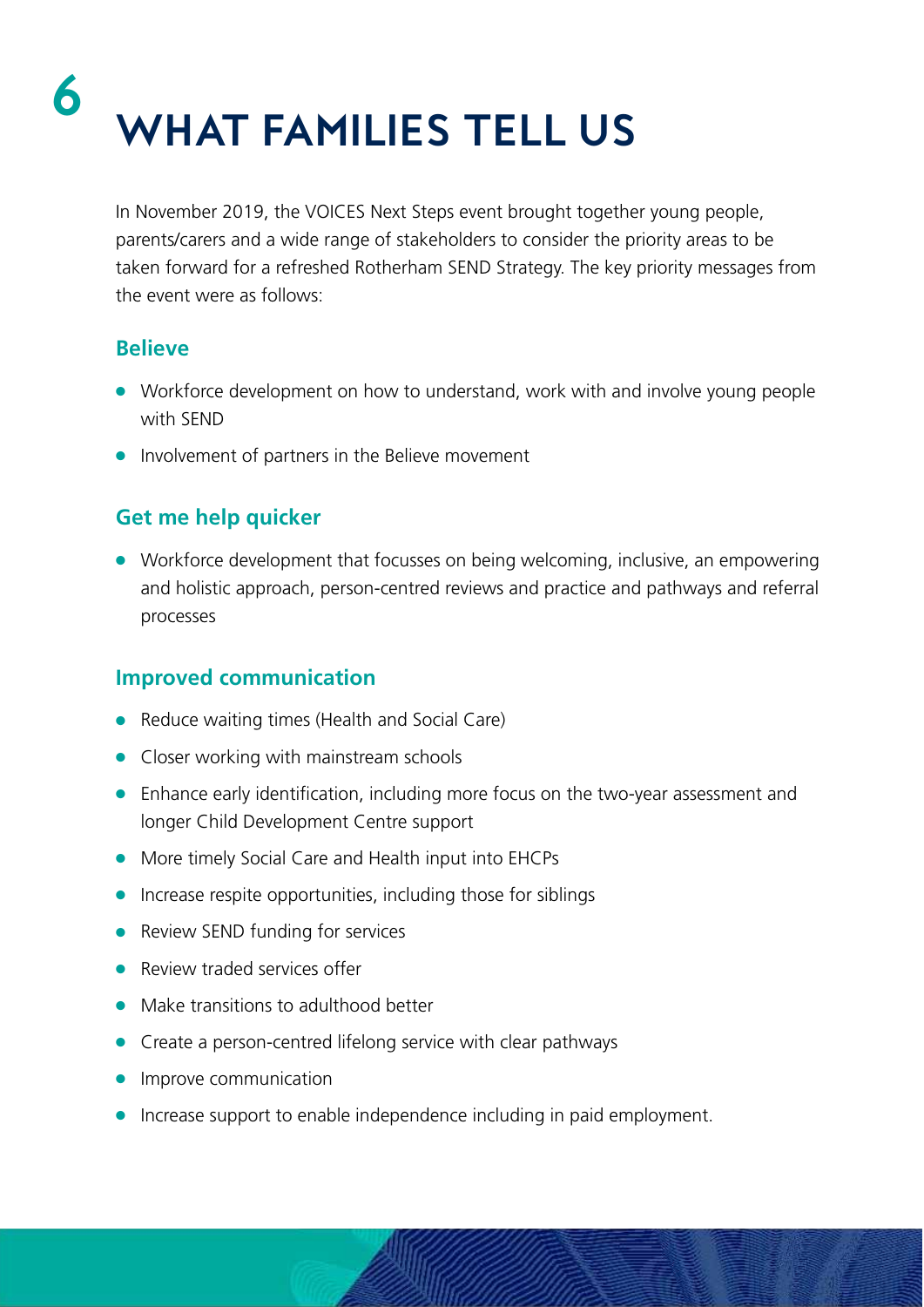### **Key achievements 7**

#### *Much has been achieved over the lifetime of the SEND reforms in Rotherham. Some Of our key achievements to date are:*

The relationship between Rotherham MBC and Rotherham CCG is strongly developed and this has enhanced the ability to work collaboratively on joint commissioning activity at individual, operational and strategic level to ensure high quality provision to meet the needs of children and young people with SEND

A well-established Children and Young People's SEND Strategic Board, which is overseeing the development of SEND provision and joint commissioning work in Rotherham

Rotherham MBC and Rotherham CCG commissioners have strong links with the Rotherham Parent Carer Forum, with parent/carer representation on key strategic groups and on-going consultation and co-production exercises

There are a number of jointly commissioned packages of individual support for children and young people with complex, which are now reviewed regularly by the newly established Joint Resourcing Panel.

There is an established Joint Commissioning Operational Continuing Health Care Panel.

Alongside any individual packages of support, Rotherham MBC and Rotherham CCG currently jointly commission Child and Adolescent Mental Health (CaMHS) in Rotherham through a Section 75 pooled budget agreement.

There are jointly funded posts between Rotherham MBC and Rotherham CCG

An All-Age Autism Strategy and implementation plan has been co-produced with all stakeholders and there is a commitment to create an All Age Neurological Pathway

In 2019/20 Rotherham Clinical Commissioning Group invested £390k to support additional services for children and young people with Special Educational Needs and Disabilities. This has included investment to create a co-produced Sensory Model, additional Speech and Language Capacity and additional training capacity.

The SEND Education Sufficiency Strategy will create 111 new school places to support children and young people with Education, Health and Care Plans. Health provision will be aligned to support new education provision.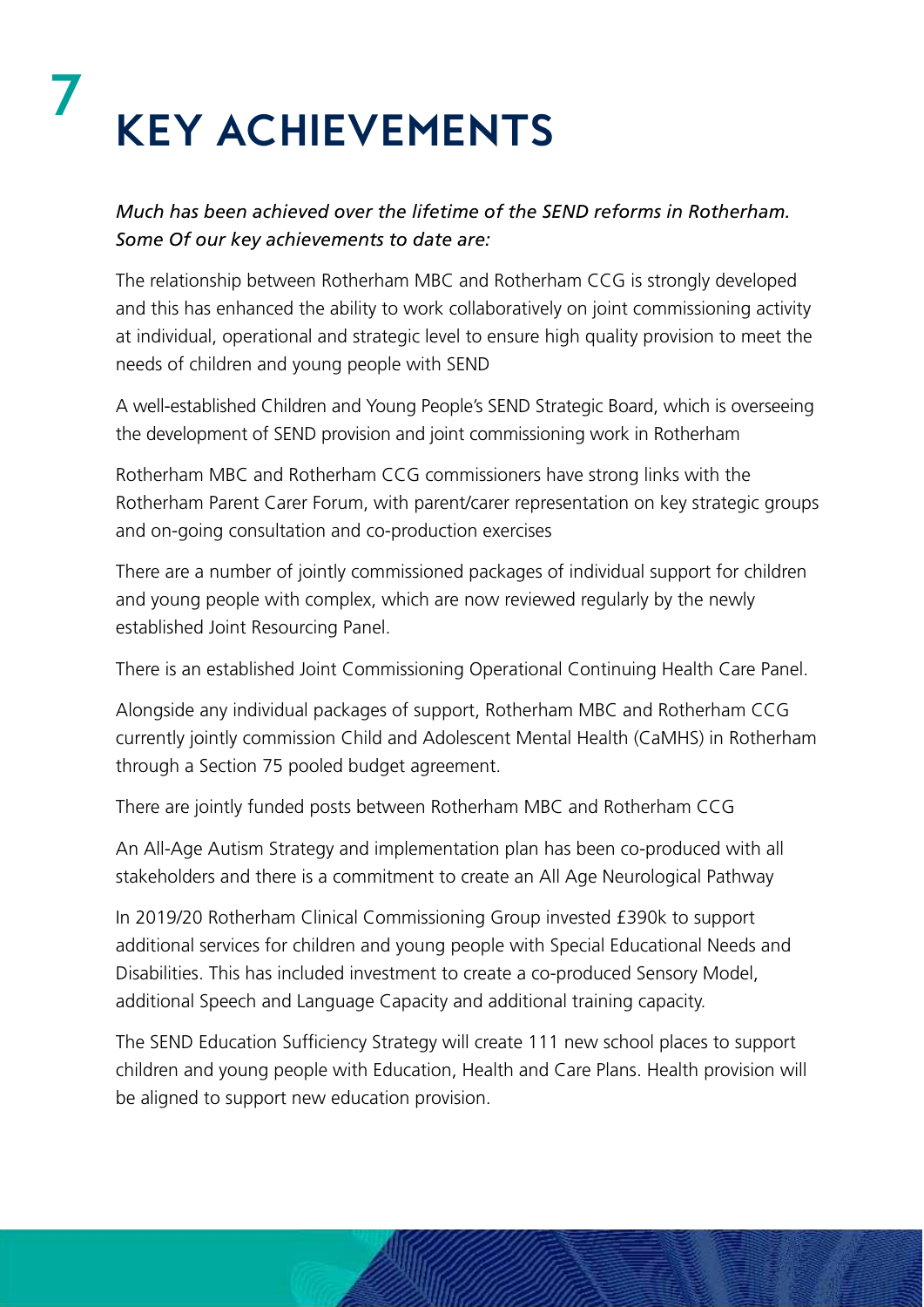# **Joint commissioning priorities for Rotherham 2020-2023**

| <b>Areas for</b><br><b>Development:</b><br><b>Voices Priorities</b>                                            | <b>Joint Commissioning</b><br><b>Opportunities</b>                                                                                                                                                                                                                                                    | <b>Responsible</b><br><b>Individual</b>                                                                                                              |
|----------------------------------------------------------------------------------------------------------------|-------------------------------------------------------------------------------------------------------------------------------------------------------------------------------------------------------------------------------------------------------------------------------------------------------|------------------------------------------------------------------------------------------------------------------------------------------------------|
| Listening, involving and<br>believing children, young<br>people, their carers and<br>their families            | Embed the Four Cornerstones<br>into service specifications as<br>they are refreshed<br>Embed SEND Strategic<br>Outcomes into<br>commissioning arrangements                                                                                                                                            | <b>Paull Theaker</b><br><b>RCCG Commissioning</b><br>Manager<br><b>Sean Hill</b><br><b>RMBC Commissioning</b><br>Manager                             |
| Resources to sustain<br>and develop the voice<br>of young people in the<br>way they would like it to<br>happen | Review existing arrangements<br>to capture the voice of<br>children, young people<br>and families and explore<br>Joint Commissioning<br>Arrangements for:<br>Parent Carer Forum<br><b>SENDIASS</b>                                                                                                    | <b>Sue Wilson</b><br>Head of Performance at<br><b>RMBC</b><br>Joint Assistant Director<br>Commissioning,<br>Performance and<br>Inclusion (RMBC/RCCG) |
| Workforce<br>development to aid<br>better understanding<br>of experience and<br>to promote better<br>responses | Undertake a joint review of<br>workforce development offer<br>for children, young people<br>and families with SEND<br>Devise a consolidated offer<br>with a single point of access<br><b>Embed Four Cornerstones</b><br>and SEND Workforce<br>Development Offer into Place<br>Workforce Enabler Group | <b>Jenny Lingrell</b><br><b>Joint Assistant Director</b><br>Commissioning,<br>Performance and<br>Inclusion (RMBC/RCCG)                               |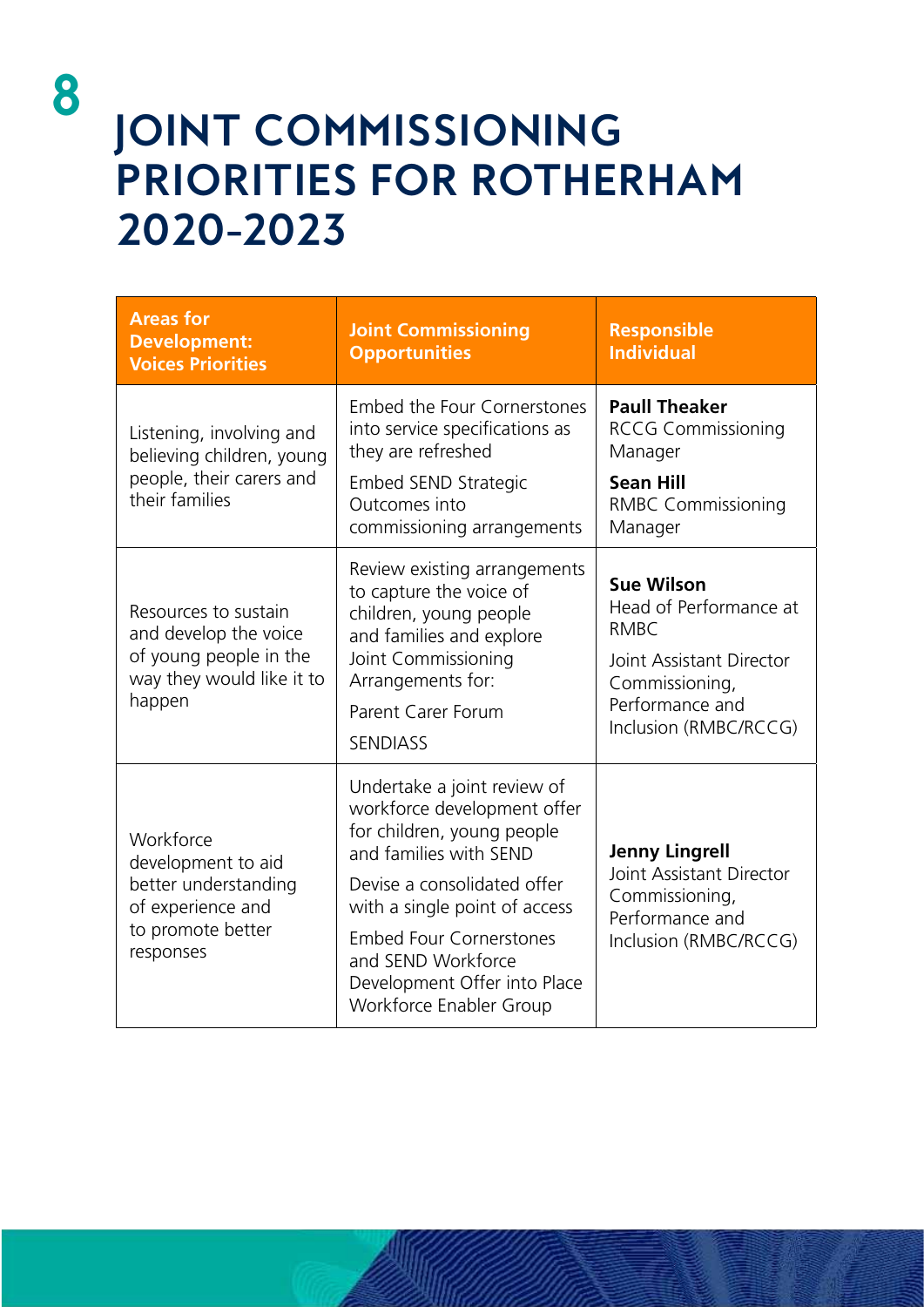| <b>Areas for</b><br><b>Development:</b><br><b>Voices Priorities</b> | <b>Joint Commissioning</b><br><b>Opportunities</b>                                                                                                                                                                                                                                                                                                                                                         | <b>Responsible</b><br><b>Individual</b>                                                                                                       |
|---------------------------------------------------------------------|------------------------------------------------------------------------------------------------------------------------------------------------------------------------------------------------------------------------------------------------------------------------------------------------------------------------------------------------------------------------------------------------------------|-----------------------------------------------------------------------------------------------------------------------------------------------|
|                                                                     | Joint work between<br>Rotherham CCG, The<br>Rotherham Foundation<br>Trust and Special Schools to<br>develop Core Competencies<br>Framework and Documented<br>Roles and Responsibilities<br>Roll-out the Health Offer<br>approach across all<br>community health services,<br>so as to provide clarity to<br>schools and wider partners<br>as to health roles and<br>responsibilities                       | <b>Paul Theaker</b><br><b>RCCG Commissioning</b><br>Manager<br><b>Vicky Whitfield</b><br>Designated Clinical<br>Officer                       |
| Clearer pathways and<br>thresholds - better<br>joined up thinking   | Develop joint commissioning<br>arrangements for Home Care<br>arrangements<br>Re-commission short-breaks,<br>identifying opportunities for<br>alignment between the Local<br>Authority and Rotherham<br>CCG.<br>Review Joint Equipment Panel                                                                                                                                                                | <b>Sean Hill</b><br><b>RMBC Commissioning</b><br>Manager<br><b>Jane Newton</b><br>Head of Continuing<br><b>Health Care</b><br>To be confirmed |
| Developing the offer<br>from mainstream<br>schools                  | Develop clear joint pathways<br>of support for children and<br>young people who are<br>accessing specialist school<br>places (SEND Education<br>Sufficiency Strategy)<br>Develop an SEN Support<br><b>Toolkit</b><br><b>Review Inclusion Services</b><br>that are traded by the Local<br>Authority<br>Review the offer of speech<br>and language to ensure that<br>it is targeted appropriately at<br>need |                                                                                                                                               |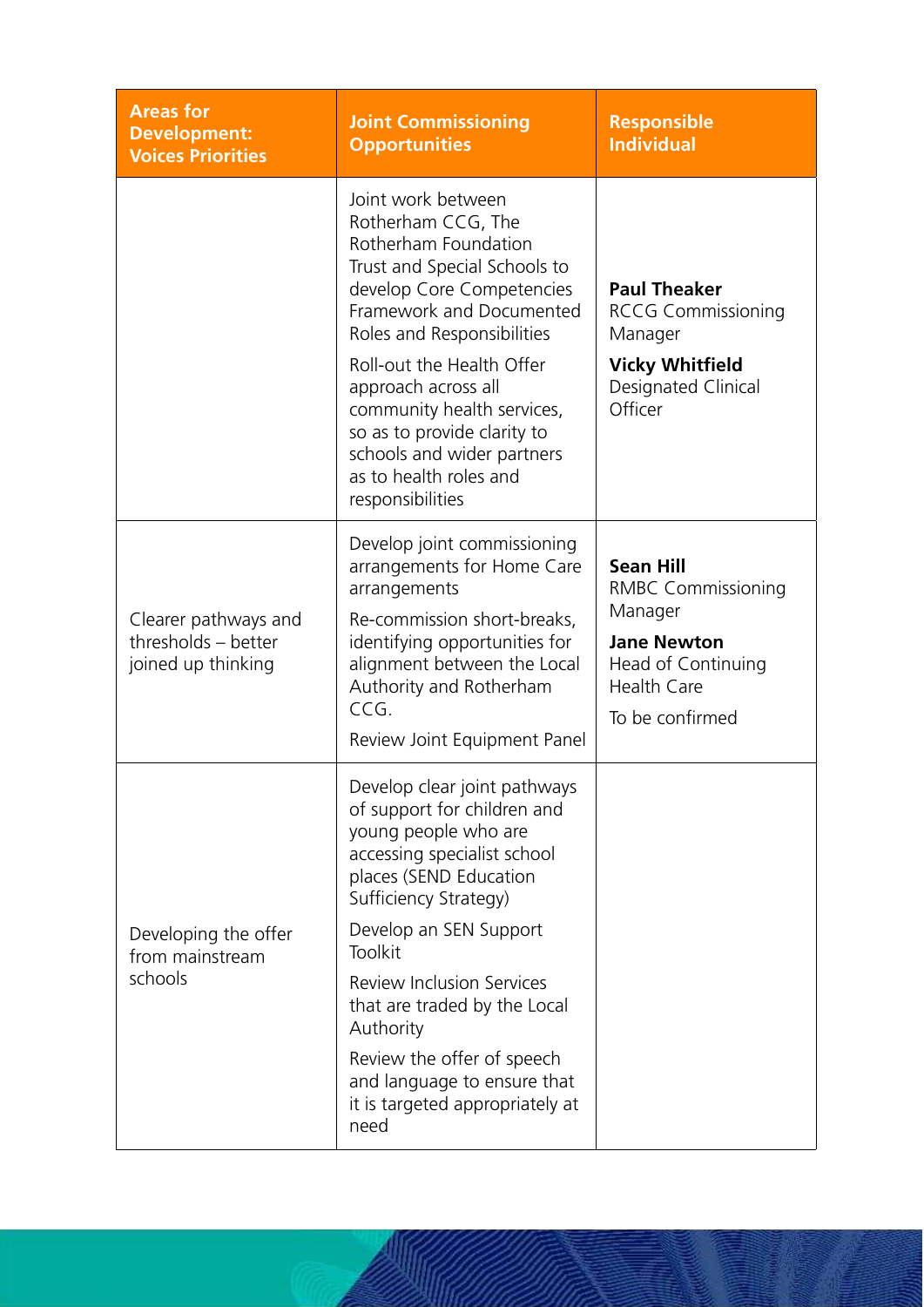| <b>Areas for</b><br><b>Development:</b><br><b>Voices Priorities</b>                                          | <b>Joint Commissioning</b><br><b>Opportunities</b>                                                                                                                                                                                                                                                                                                                                                                                                                                                                                                                                                                                                   | <b>Responsible</b><br><b>Individual</b>                                                                                                     |
|--------------------------------------------------------------------------------------------------------------|------------------------------------------------------------------------------------------------------------------------------------------------------------------------------------------------------------------------------------------------------------------------------------------------------------------------------------------------------------------------------------------------------------------------------------------------------------------------------------------------------------------------------------------------------------------------------------------------------------------------------------------------------|---------------------------------------------------------------------------------------------------------------------------------------------|
| Reducing waiting times<br>for neuro-developmental<br>diagnosis<br>(Neuro-developmental<br>pathway re-design) | Develop a joint commissioning<br>plan for 2020/21 to reduce<br>the waiting time for neuro-<br>developmental diagnostic<br>pathway<br>Develop a joint<br>commissioning plan for<br>2021/22 to sustain the<br>reduction in waiting time<br>for neuro-developmental<br>diagnostic pathway                                                                                                                                                                                                                                                                                                                                                               | <b>Christina Harrison</b><br>RDASH/Jenny Lingrell<br>Joint Assistant Director<br>Commissioning,<br>Performance and<br>Inclusion (RMBC/RCCG) |
| Understanding of, and<br>response to, SEMH/<br>anxiety/autism                                                | Joint commission a<br>Therapeutic Review and<br>identify opportunities to align<br>pathways<br>Reflect findings of Therapeutic<br>Review in refreshed<br>arrangements for CAMHS<br>Section 75 agreement<br>Develop a Learning and<br>Evaluation approach to the<br>Mental Health Trailblazer<br>and ensure that findings<br>are embedded into joint<br>commissioning arrangements<br>to support children and<br>young people to be<br>emotionally resilient and have<br>good mental health<br>Review joint commissioning<br>arrangements for all residential<br>care packages with a focus<br>on quality assurance and clear<br>funding arrangements | <b>Christina Harrison</b><br>RDASH/Jenny Lingrell<br>Joint Assistant Director<br>Commissioning,<br>Performance and<br>Inclusion (RMBC/RCCG) |
| Increasing support to<br>enable independence,<br>including in paid<br>employment                             | Develop pathways to support<br>the transition for children and<br>young people with long-term<br>conditions                                                                                                                                                                                                                                                                                                                                                                                                                                                                                                                                          | lan Spicer<br><b>Assistant Director Adult</b><br>Services. RMBC                                                                             |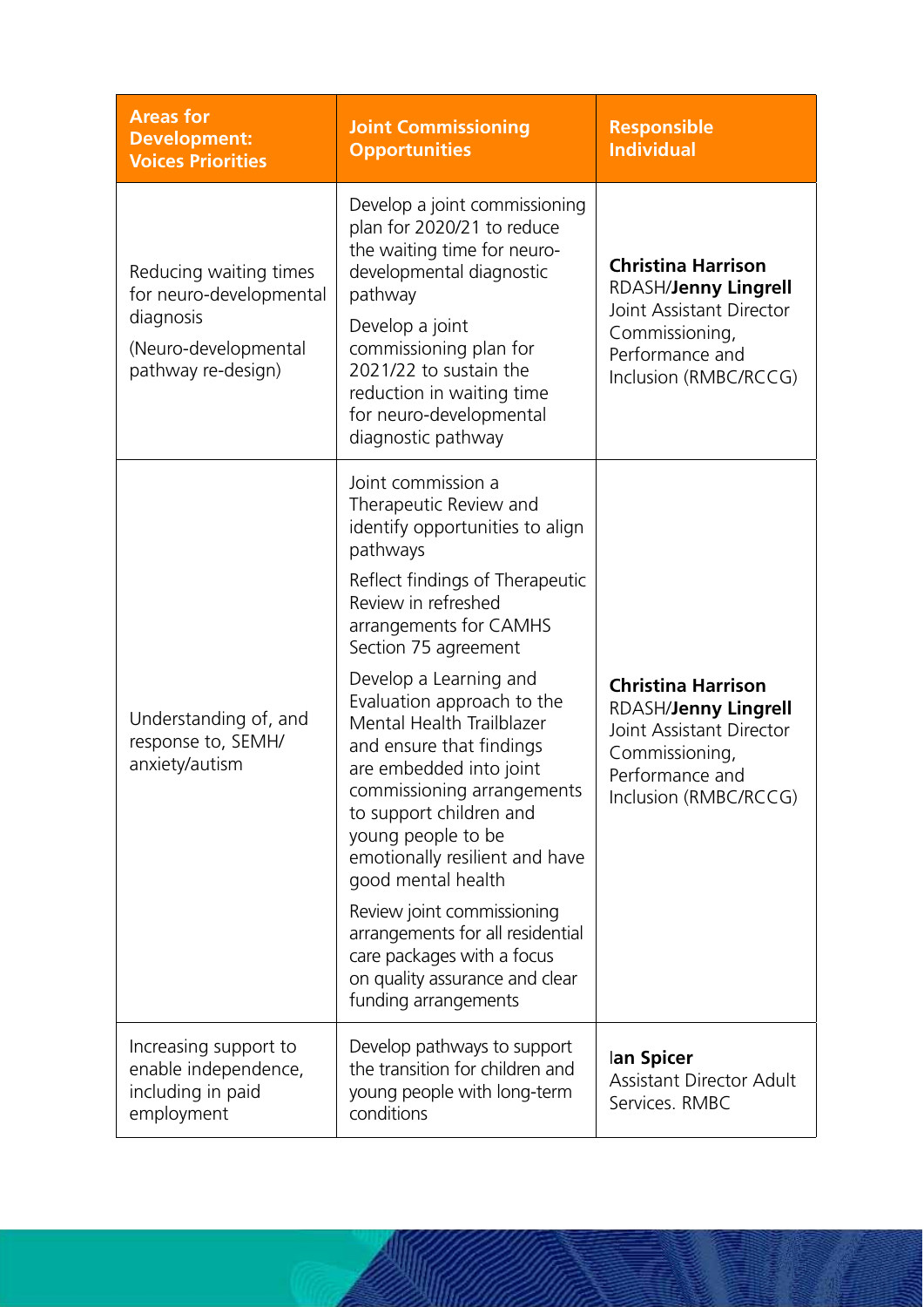# **Appendix A RMBC/CCG Governance Structure**

The diagram below shows the governance structure for the joint commissioning process. The SEND Strategic Board is the forum where joint commissioning priorities are discussed, agreed and monitored, with periodic updates given as part of wider SEND update reports at the oversight groups outlined below.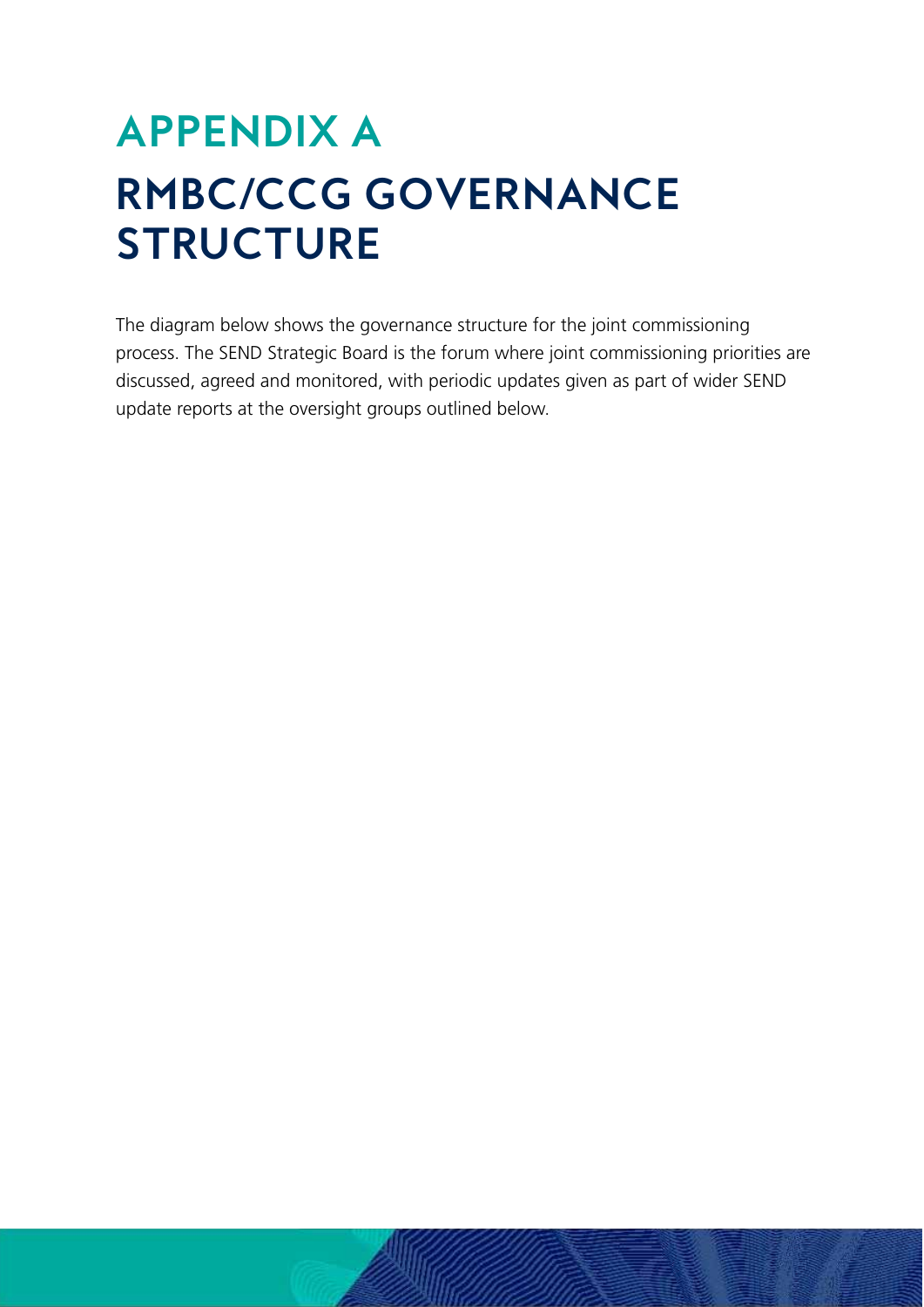# **Appendix B Commissioning Roles and Responsibilities** (Code of PRACTICE FOR SEN, 2014)

The roles and responsibilities of bodies involved in joint commissioning arrangements are summarised below:

| <b>Agency</b>                               | <b>Key responsibilities</b><br>for SEND                                                                                                                                                                                                                                                                                   | <b>Accountability</b>                                                                                                                                                                                                                                  |
|---------------------------------------------|---------------------------------------------------------------------------------------------------------------------------------------------------------------------------------------------------------------------------------------------------------------------------------------------------------------------------|--------------------------------------------------------------------------------------------------------------------------------------------------------------------------------------------------------------------------------------------------------|
| Local<br>authority                          | Leading integration<br>arrangements for Children<br>and Young People with SEN or<br>disabilities                                                                                                                                                                                                                          | Lead Member for Children's<br>Services and Director for<br>Children's Services (DCS)                                                                                                                                                                   |
| <b>Children's and</b><br>adult social care  | Children's and adult social care<br>services must co-operate with<br>those leading the integration<br>arrangements for children and<br>young people with SEN or<br>disabilities to ensure the delivery<br>of care and support is effectively<br>integrated in the new SEN system                                          | Lead Member for Children<br>and Adult Social Care,<br>and Director for Children's<br>Services (DCS), Director for<br>Adult Social Services (DASS)                                                                                                      |
| <b>Health and</b><br><b>Wellbeing Board</b> | The Health and Wellbeing Board<br>must ensure a joint strategic<br>needs assessment (JSNA) of<br>the current and future needs<br>of the whole local population<br>is developed. The JSNA will<br>form the basis of NHS and local<br>authorities' own commissioning<br>plans, across health, social care,<br>public health | Membership of the Health<br>and Wellbeing Board must<br>include at least one local<br>elected councillor, as well as<br>a representative of the local<br>Healthwatch organisation.<br>It must also include the<br>local DCS, DASS, and a<br>senior CCG |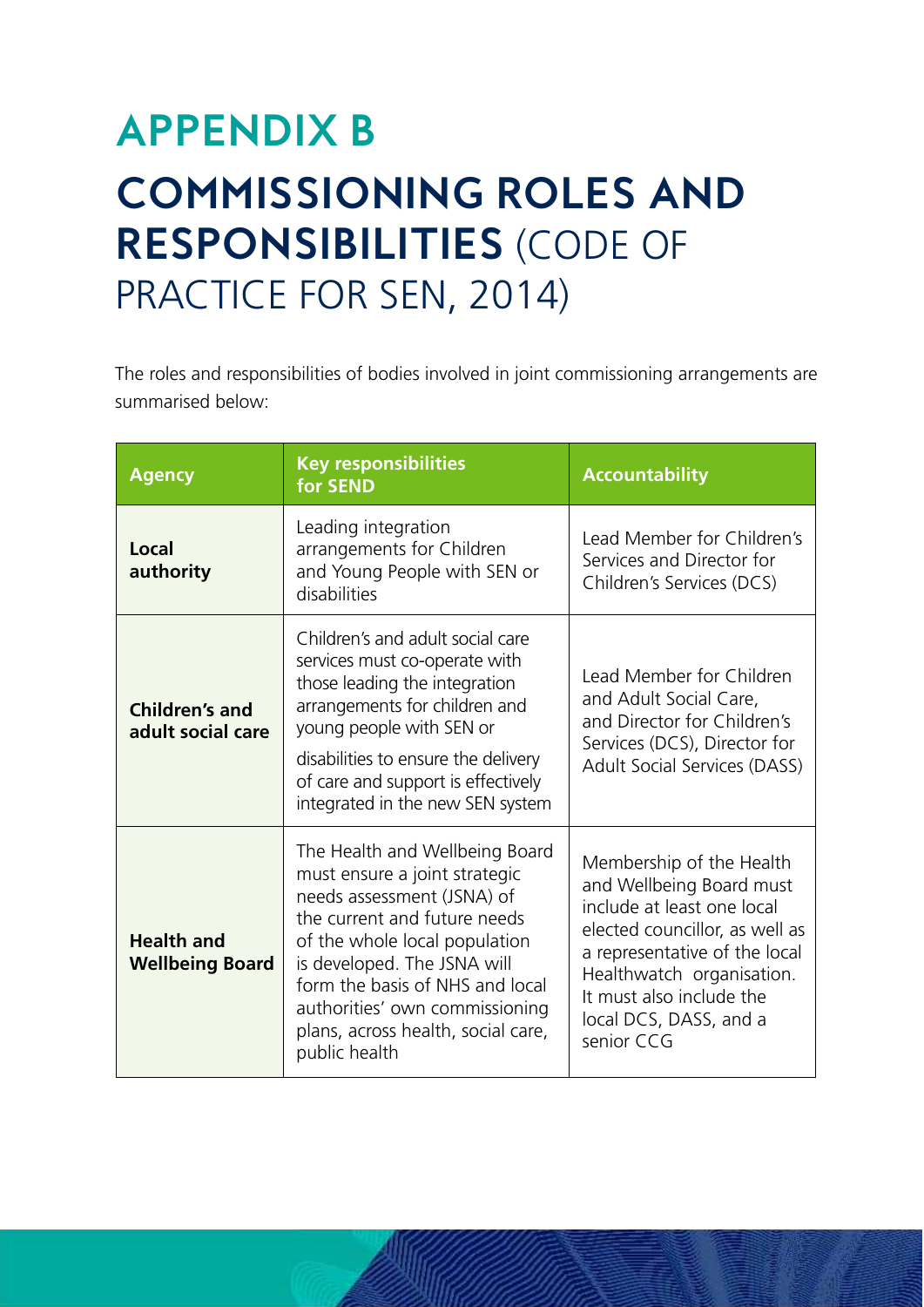| <b>Agency</b>                                           | <b>Key responsibilities</b><br>for SEND                                                                                                                                                                                                                                                                                                                                                            | <b>Accountability</b>                                                                                                                                                                                                                                                                                                                                                                                                                                                                                                                                                                                  |
|---------------------------------------------------------|----------------------------------------------------------------------------------------------------------------------------------------------------------------------------------------------------------------------------------------------------------------------------------------------------------------------------------------------------------------------------------------------------|--------------------------------------------------------------------------------------------------------------------------------------------------------------------------------------------------------------------------------------------------------------------------------------------------------------------------------------------------------------------------------------------------------------------------------------------------------------------------------------------------------------------------------------------------------------------------------------------------------|
| <b>Clinical</b><br><b>Commissioning</b><br><b>Group</b> | To co-operate with the<br>local authority in jointly<br>commissioning services, ensuring<br>there is sufficient capacity<br>contracted to deliver necessary<br>services, drawing the attention<br>of the local authority to groups<br>and individual children and<br>young people with SEN or<br>disabilities, supporting diagnosis<br>and assessment, and delivering<br>interventions and review. | CCGs will be held to<br>account by NHS England.<br>CCGs are also subject to<br>local accountability, for<br>example, to the Health and<br>Wellbeing Board for how<br>well they contribute to<br>delivering the local Health<br>and Wellbeing Strategy.<br>Each CCG has a governing<br>body and an Accountable<br>Officer who are responsible<br>for ensuring that the CCG<br>fulfils its duties to exercise<br>its functions effectively,<br>efficiently and economically<br>and to improve the quality<br>of services and the health of<br>the local population whilst<br>maintaining value for money |
| <b>NHS England</b>                                      | NHS England commissions<br>specialist services which need<br>to be reflected in local joint<br>commissioning arrangements<br>(for example augmentative<br>and alternative communication<br>systems, or provision for detained<br>children and young people in<br>relevant youth accommodation)                                                                                                     | Secretary of State<br>for Health                                                                                                                                                                                                                                                                                                                                                                                                                                                                                                                                                                       |
| <b>Healthwatch</b>                                      | Local Healthwatch organisations<br>are a key mechanism for<br>enabling people to share their<br>views and concerns - to ensure<br>that commissioners have a clear                                                                                                                                                                                                                                  | Local Healthwatch<br>organisations represent<br>the voice of people who<br>use health and social care<br>services and are represented<br>in the planning and delivery<br>of local services. This can<br>include supporting children<br>and young people with<br>SEN or disabilities. They are<br>independent, but funded by<br>local authorities.                                                                                                                                                                                                                                                      |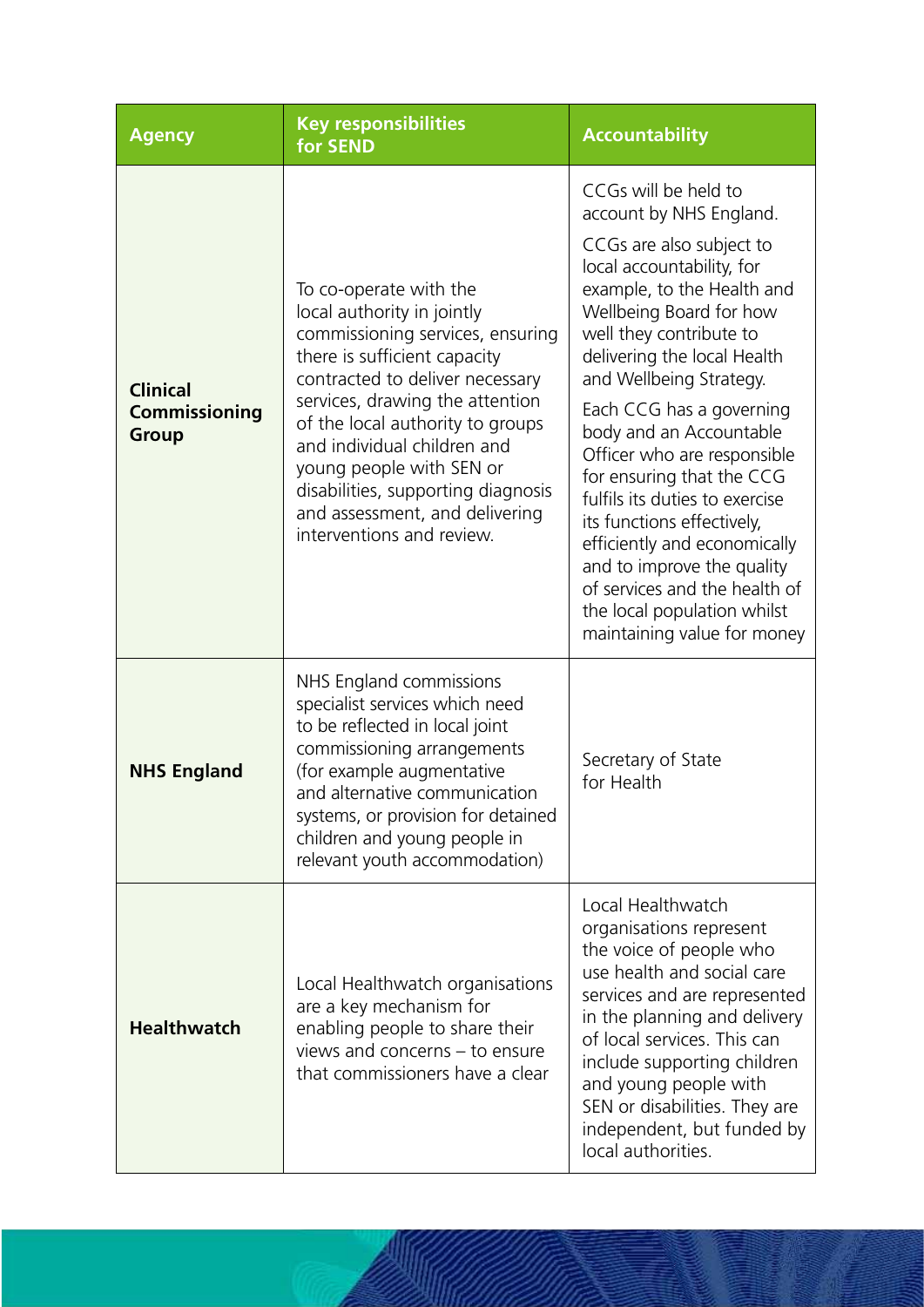| <b>Agency</b>                                                             | <b>Key responsibilities</b><br>for SEND                                                                                                                                                                                                                                                                                                                                                                                                                                                                                                                                              | <b>Accountability</b>                                                                                                                   |
|---------------------------------------------------------------------------|--------------------------------------------------------------------------------------------------------------------------------------------------------------------------------------------------------------------------------------------------------------------------------------------------------------------------------------------------------------------------------------------------------------------------------------------------------------------------------------------------------------------------------------------------------------------------------------|-----------------------------------------------------------------------------------------------------------------------------------------|
| <b>Maintained</b><br>nurseries<br>and schools<br>(including<br>academies) | Mainstream schools have duties<br>to use best endeavours to<br>make the provision required to<br>meet the SEN of children and<br>young people. All schools must<br>publish details of what SEN<br>provision is available through<br>the information report and co-<br>operate with the local authority<br>in drawing up and reviewing the<br>Local Offer<br>Schools also have duties to<br>make reasonable adjustments<br>for disabled children and young<br>people, to support medical<br>conditions and to inform<br>parents and young people if SEN<br>provision is made for them | Accountability is through<br>Ofsted and the annual<br>report that schools have to<br>provide to parents on their<br>children's progress |
| <b>Colleges</b>                                                           | Mainstream colleges have duties<br>to use best endeavours to make<br>the provision required to meet<br>the SEN of children and young<br>people. Mainstream and special<br>colleges must also co-operate<br>with the local authority in<br>drawing up and reviewing the<br>Local Offer                                                                                                                                                                                                                                                                                                | Accountable through<br>Ofsted and performance<br>tables such as destination<br>and progress measures                                    |